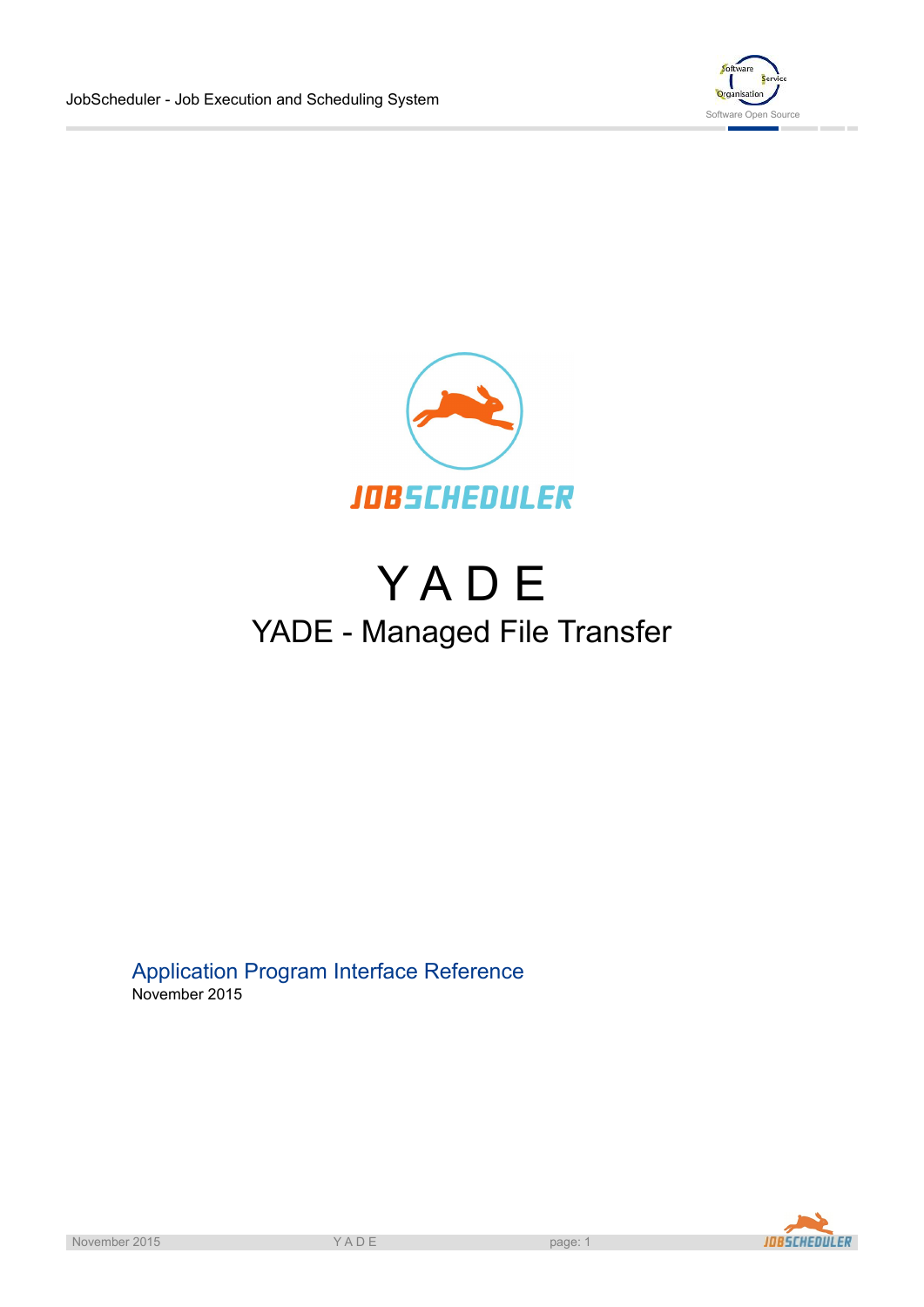

## **Contact Information**

Software- und Organisations-Service GmbH

Giesebrechtstr. 15 D-10629 Berlin Germany

Telephone +49 (0)30 86 47 90-0 Telefax +49 (0)30 8 61 33 35 Mail info@sos-berlin.com Web<http://www.sos-berlin.com>

Last Updated: 11/04/2015 05:33 PM

This documentation is based on JobScheduler Version 1.11.0-SNAPSHOT.

### **Copyright © 2005-2015 SOS GmbH Berlin.**

All rights reserved. All trademarks or registered trademarks are the property of their respective holders. All information and materials in this book are provided "as is" and without warranty of any kind. All information in this document is subject to change without further notice.

This product includes software developed by the Apache Software Foundation (http://apache.org/)

We would appreciate any feedback you have, or suggestions for changes and improvements; please forward your comments to info@sos-berlin.com.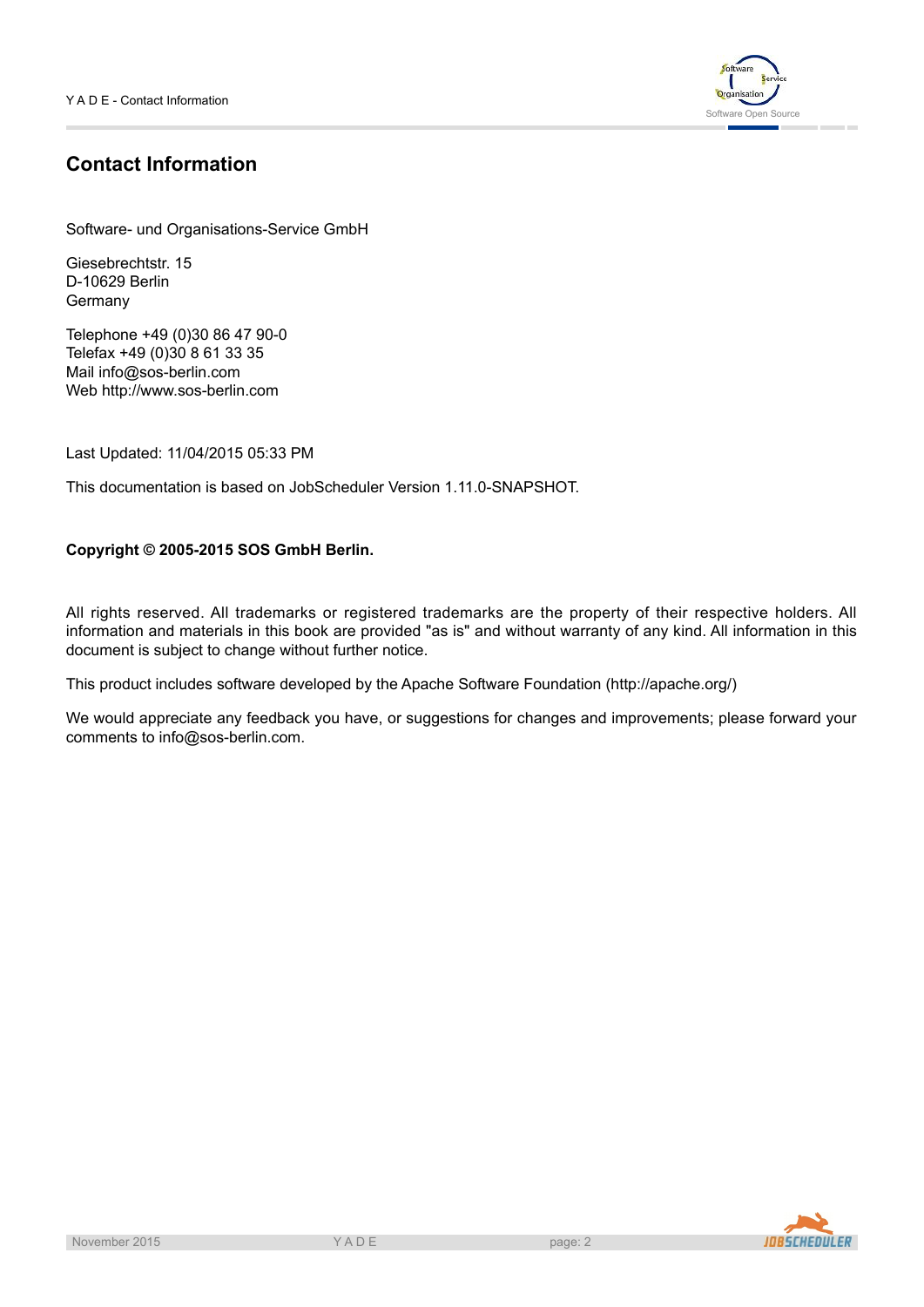

## **Table of Contents**

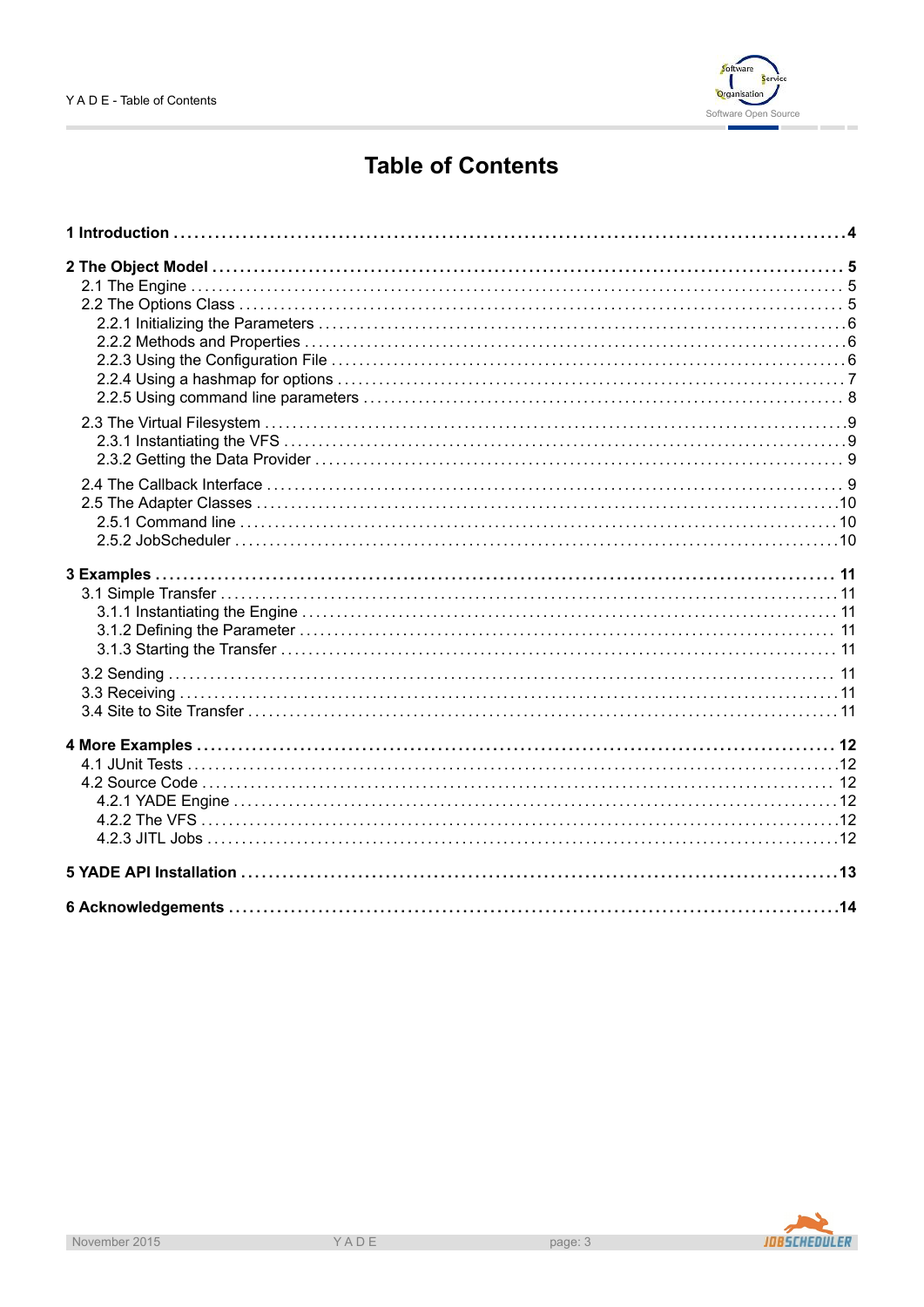

## **1 Introduction**

YADE (JobScheduler Advanced Data Exchange; formerly SOSFtp) is a solution for Managed File Transfer (MFT). It supports atomic and transactional data transfer, consistent logging, a transfer history, automatic alerting and reporting and much more.

With YADE API it is possible to use the full functionality of YADE in any other application.

YADE has a strong component oriented architecure. This makes it possible to use YADE in different environments, from a command line client up to the usage in any customer applications. YADE consists of the components Engine, Virtual File System (VFS), Options Engine and Adapters or Bridges.

YADE is implemented using pure Java®. That makes it possible that YADE can be used by nearly any language which is running in a Java® Virtual Machine (JVM). And can run on any operating system on which a Java® Virtual Machine (JVM) is able to run.

Java® Version 6 and higher is required to run YADE.

This handbook describes how to use the YADE API in a Java® environment. Knowledge of Java® and the concepts of object oriented programming (OOP) is required.

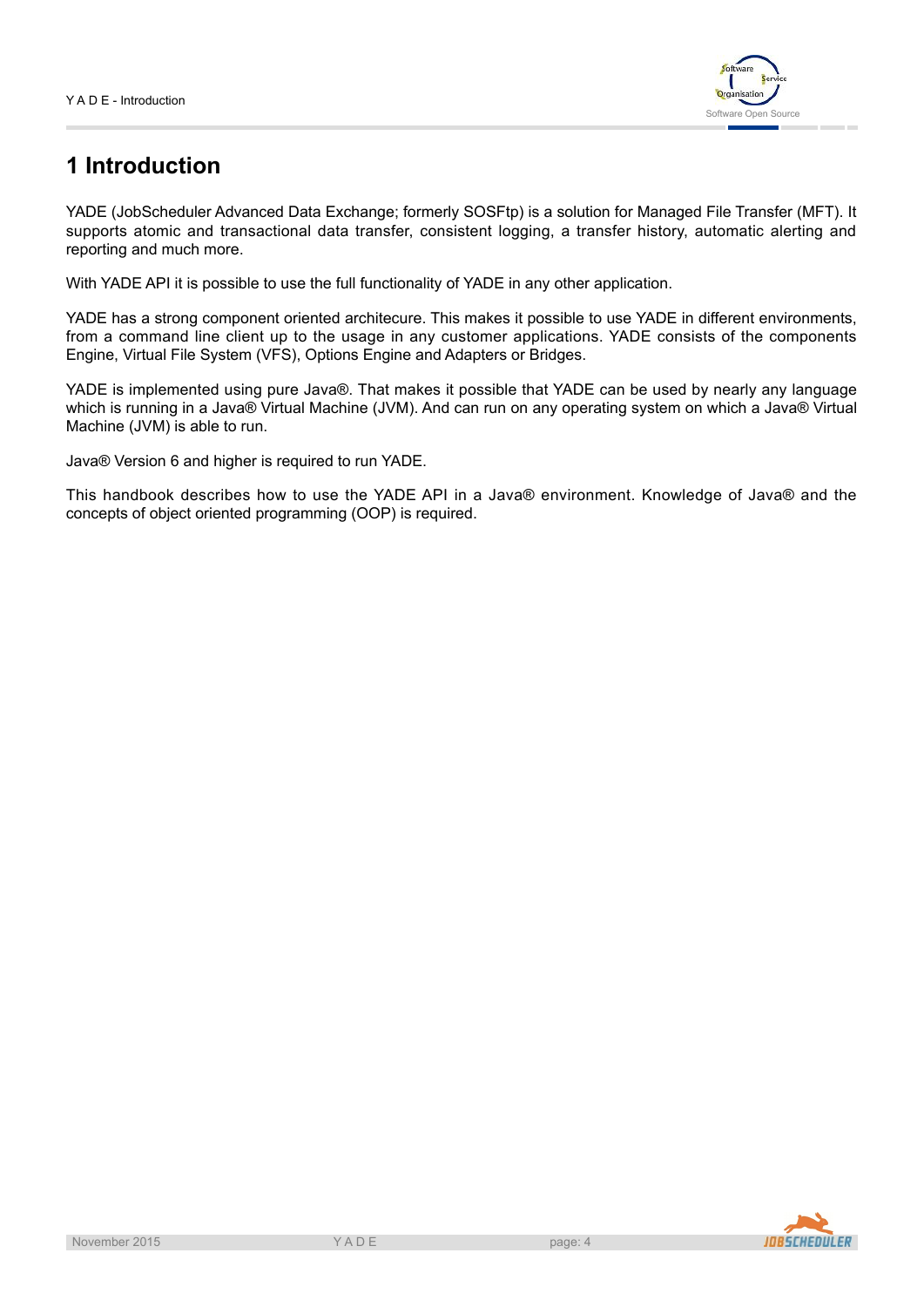

## **2 The Object Model**

YADE has a strong component oriented architecure. This makes it possible to use YADE in different environments, from a command line client up to the usage in any customer applications. YADE consists of the components Engine, Virtual File System (VFS), Options Engine and Adapters or Bridges.

## 2.1 The Engine

"The Engine" is the core of YADE. Here the logic of the application is implemented. This relates to the transfer at an abstract level. Also various transformations that are performed by YADE are here implemented.

The transfer operations itself are performed by various componente of the Virtual File System (VFS).

The Engine is able to communicate via interfaces with the adapter-classe(s).

```
import com.sos.DataExchange.JadeEngine;
import com.sos.VirtualFileSystem.FTP.SOSFTPOptions;
 ...
JadeEngine objJadeEngine = new JadeEngine();
objOptions = objJadeEngine.Options();
  \overline{\phantom{a}} set the options .
objJadeEngine.Execute();
objJadeEngine.Logout();
```
**Example: get an instance of the engine**

To get an instance of the YADE engine you have to create a new instance of the JadeEngine class. The next step is to get the instance of the options class from the Engine, set all the needed parameters. The Method Execute with start the execution of the transfer. And at last the Method Logout will logout the user and disconnect the connection to the data source and to the data target, if possible.

How to set options is described in one of the next chapters.

## 2.2 The Options Class

The options class is a container for all options (or settings) which are needed to perform the transfer process. Options are implemented as objects and all of this options can be set by the application which is using YADE.

The architecture of the options class is not specific for YADE, but are used by all JITL jobs. In general, an options class is generated from the sosdoc-template, which is available for all JITL jobs.

Independently of the source of parameters, e.g. profile or cmd-line or anything else, there is no differentially spelling.



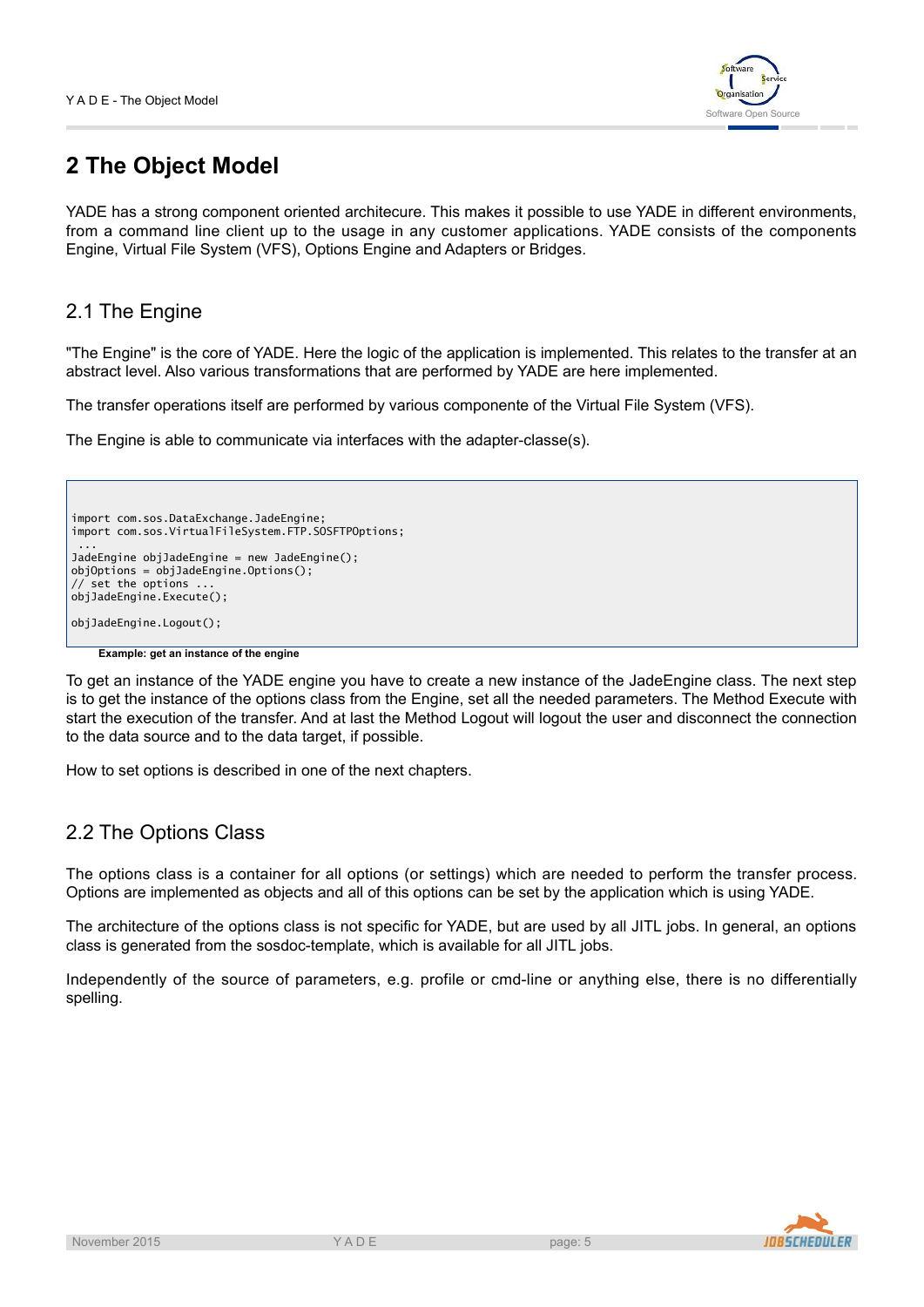

## 2.2.1 Initializing the Parameters

```
SOSFTPOptions objOptions = new SOSFTPOptions();
```
#### **Example: Initializing the Parameters**

This code line create a new instance of the options class.

## 2.2.2 Methods and Properties

Every option, which is documented in the parameter documentation, is available as a method. The option itself is implemented by a class. The classes are packaged in the com.sos.JSHelper package. (see [here](http://www.sos-berlin.com/doc/doxygen-docs/JSHelper/html/index.html) and the unit tests [here\)](http://www.sos-berlin.com/doc/doxygen-docs/JSHelper.junit/html/index.html)

```
SOSFTPOptions objOptions = new SOSFTPOptions();
         ...
         objOptions.host.Value(conHostNameWILMA_SOS);
         objOptions.protocol.Value(enuTransferTypes.sftp);
         objOptions.port.value(SOSOptionPortNumber.conPort4SSH);
         objOptions.user.Value("test");
         objOptions.password.Value("12345");
         ...
         Assert.assertEquals("Source.Host", conHostNameWILMA_SOS, objOptions.host.Value());
         Assert.assertEquals("file_path", "test.txt", objOptions.file_path.Value());
```
**Example: Read and Write options by methods**

Because an option is implemented as an instance of a class you can direct access this instance (yes, it is not the hardcore jave style with getters and setters, but i like it). Every class has properties, e.g. to set a value or get a value or to do some other things which are implemented in the class.

Classes have sometimes, depending on the datatype, more than one possibility to set a value. e.g. the "port" can be set as a string or can be set as an integer.

The source code and the doxygen based documentation for the option classes can be found [here](http://www.sos-berlin.com/doc/doxygen-docs/JSHelper/html/index.html) here and the unit tests [here](http://www.sos-berlin.com/doc/doxygen-docs/JSHelper.junit/html/index.html).

### 2.2.3 Using the Configuration File

The configuration file is an ini file with the well known structure of sections and entries. This ini-file can be used by the options class as well.

Using the ini file is the most common way to configure YADE. An ini file can be used by any kind of adapter which is calling the YADE engine.



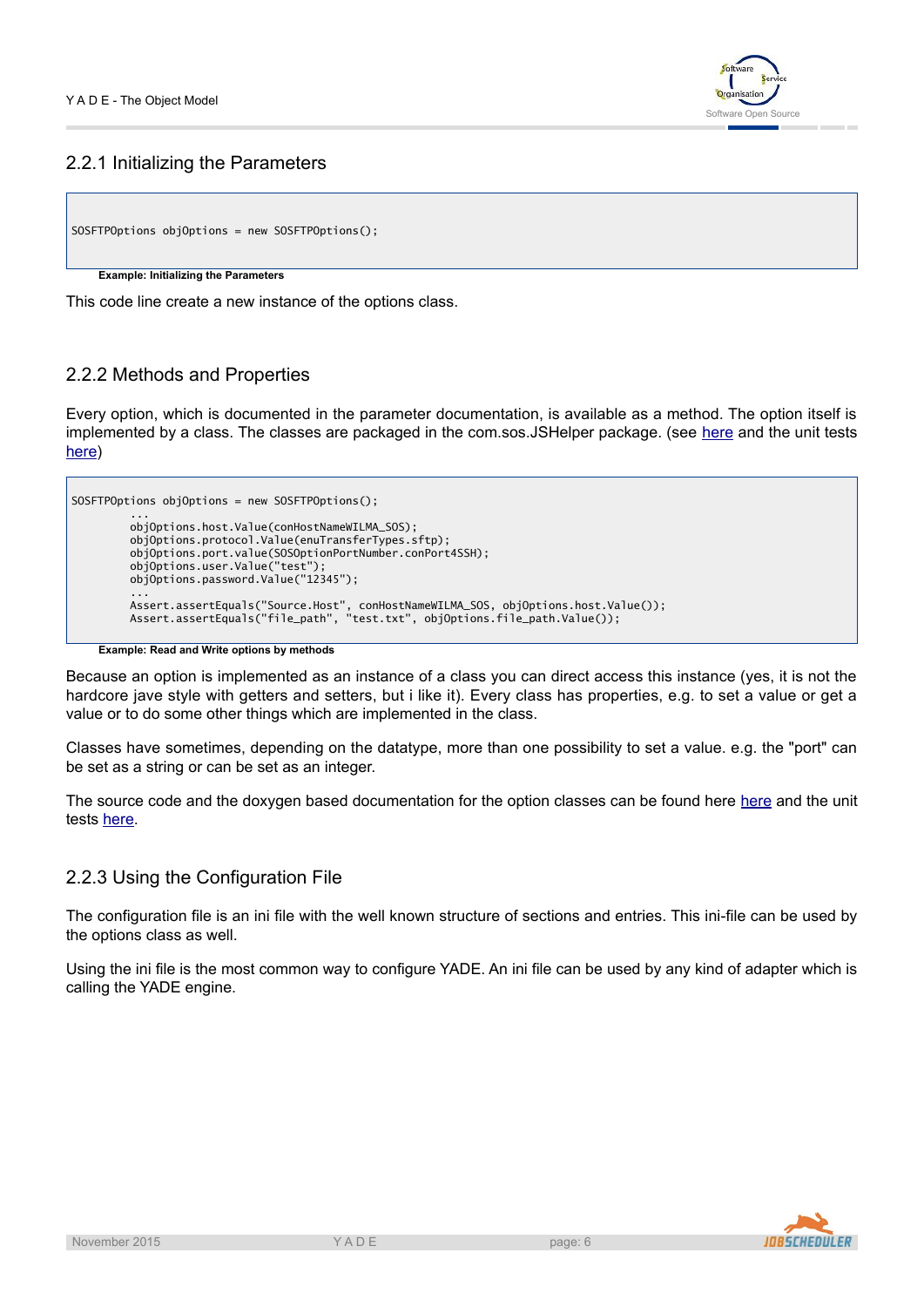

```
public void testIniFileWithSourceAndTarget() throws Exception {
    objOptions.settings.Value("./sosdex_settings.ini");
    objOptions.profile.Value("ftp_server_2_server");
    objOptions.ReadSettingsFile();
    SOSConnection2Options objConn = objOptions.getConnectionOptions();
    String strComputerName = System.getenv("computername");
    Assert.assertEquals("Source.Host", conHostNameWILMA_SOS, objConn.Source().host.Value());
    Assert.assertEquals("Target.Host", conHostName8OF9_SOS, objConn.Target().host.Value());
    Assert.assertEquals("file_path", "test.txt", objOptions.file_path.Value());
    objOptions.CheckMandatory();
    // logger.info(objOptions.toString());
   JadeEngine objJadeEngine = new JadeEngine(objOptions);
    objJadeEngine.Execute();
    objJadeEngine.Logout();
}
```
**Example: Initialize the options class by ini file**

In this example a profile (aka ini file section) is used to configure the options. The name of the ini file is defined by the option "settings" and the profile by the option "profile". Actually it is required to use the method "ReadSettingsFile()" to signal that a settings file will be used and the content has to be processed.

```
[ftp_server_2_server]
ssh_auth_method=password
source_user=kb
source_password=kb
source_ssh_auth_method=password
source_host=wilma.sos
source_protocol=sftp
source_port=22
;source_dir=${local_dir}
target user=kb
target_password=kb
target host=8of9.sos
target_protocol=ftp
target_port=21
;target_dir=${remote_dir}
file_path=test.txt
local_dir=/home/kb/
remote_dir=/kb/
operation=copy
log_filename=${TEMP}/sosftphistory.log
```
**Example: The section and entries**

The section and entries

## 2.2.4 Using a hashmap for options

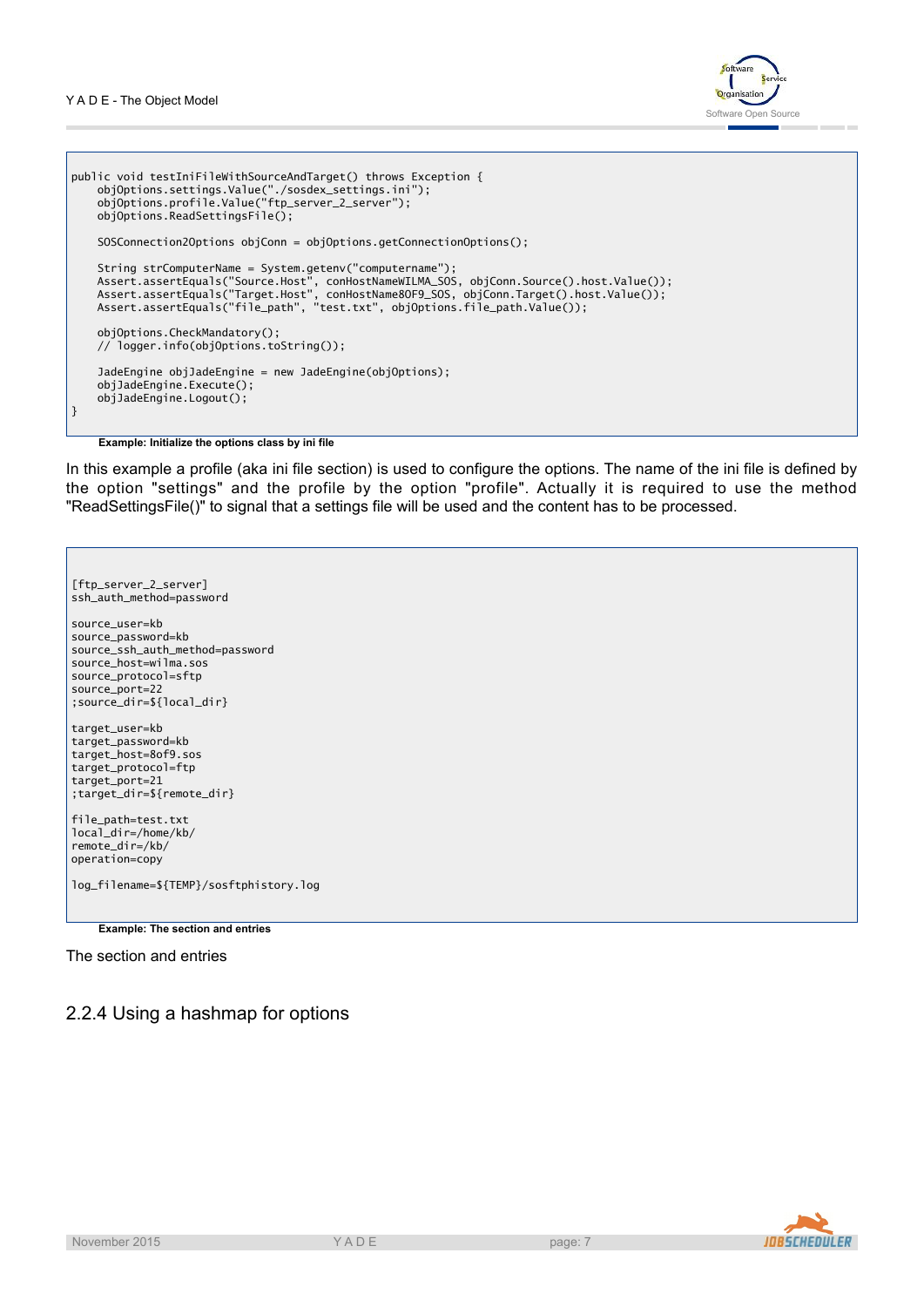

```
HashMap<String, String> objHsh = new HashMap<String, String>();
objHsh.put("operation", "copy");
objHsh.put("source_host", conHostNameWILMA_SOS);
objHsh.put("alternative_source_user", "sos");
objHsh.put("alternative_source_password", "sos");
objHsh.put("source_user", "sos");
objHsh.put("source_port", "22");
objHsh.put("source_protocol", "sftp");
objHsh.put("source_password", "****");
objHsh.put("source_dir", "/home/sos/setup.scheduler/releases");
objHsh.put("source_ssh_auth_method", "password");
objHsh.put("target_host", "tux.sos");
objHsh.put("target_protocol", "sftp");
objHsh.put("target_port", "22");
objHsh.put("target_password", "sos");
objHsh.put("target_user", "sos");
objHsh.put("alternative_target_user", "abcdef");
objHsh.put("target_dir", "/srv/www/htdocs/test");
objHsh.put("target_ssh_auth_method", "password");
objHsh.put("overwrite_files", "true");
objHsh.put("check_size", "true");
objHsh.put("file_spec", "^scheduler_(win32|linux)_joe\\.[0-9]+\\.[0-9]+\\.[0-9]+\\.[0-9]{4}\\.(tar\\.gz|zip)$");
objHsh.put("recursive", "false");
objHsh.put("verbose", "9");
objHsh.put("buffer_size", "32000");
objHsh.put("SendTransferHistory", "false");
objHsh.put("log_filename", "c:/temp/test.log");
objOptions = new SOSFTPOptions();
objOptions.setAllOptions(objHsh);
JadeEngine objJadeEngine = new JadeEngine(objOptions);
assertEquals("replacing", "^renamed_", objOptions.replacing.Value());
assertEquals("replacement", "", objOptions.replacement.Value());
objJadeEngine.Execute();
objJadeEngine.Logout();
```
#### **Example: Initialize the options by a hashmap**

This example show a site to site transfer using sftp.

The Metho "setAllOptions(hashMap)" is used to set the options via a HashMap. This Method is used for example by the JobScheduler Adapter.

### 2.2.5 Using command line parameters



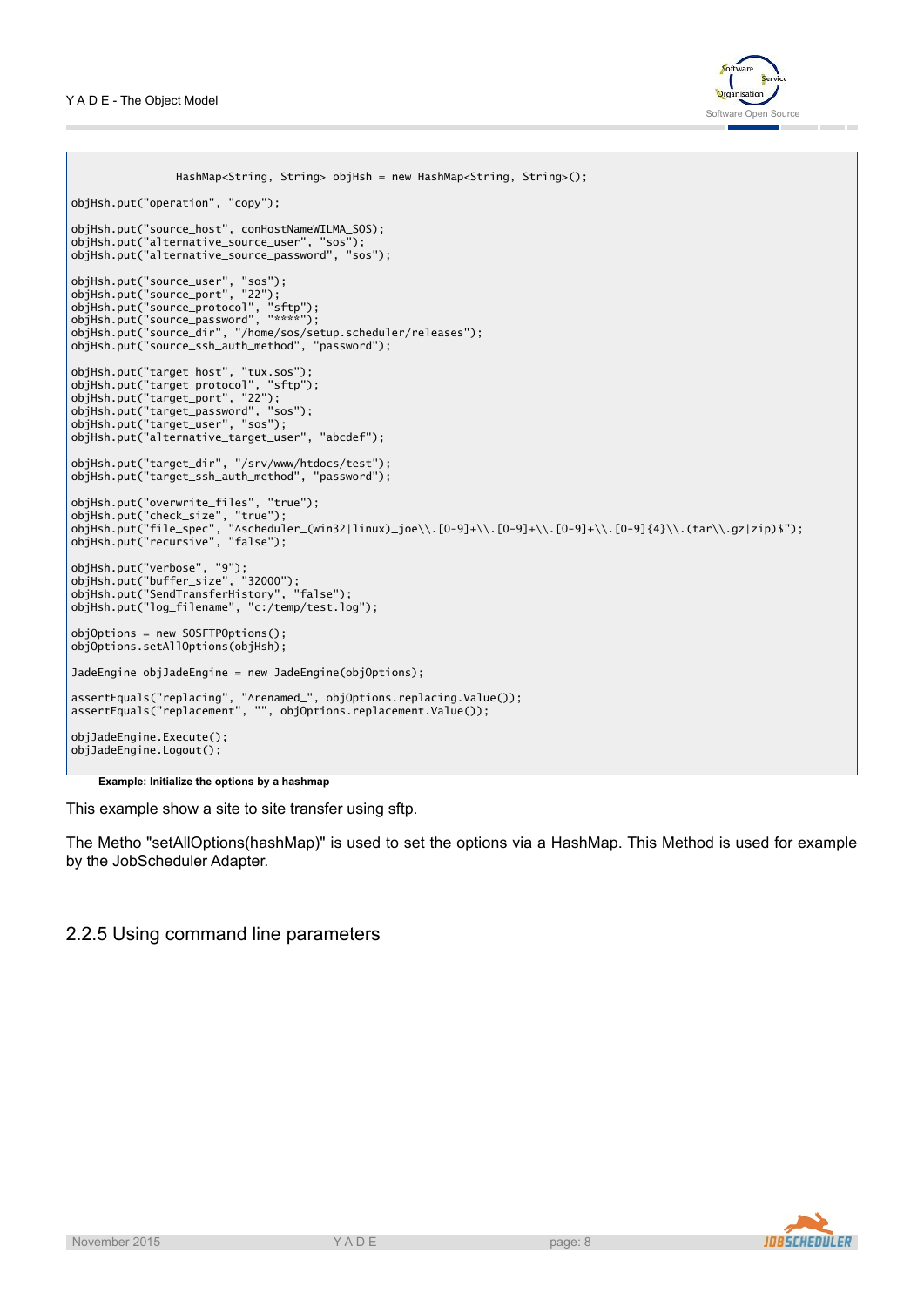

```
application.sh -settings=./jade-settings.ini -profile=test4711
....
public final static void main(final String[] pstrArgs) {
    JadeEngine objEngine = new JadeEngine();
    SOSFTPOptions objO = objEngine.Options();
    objO.CommandLineArgs(pstrArgs);
    objO.CheckMandatory();
    objEngine.Execute();
    objEngine.Logout();
    System.exit(0);
}
```
#### **Example: Initialize the options by command line parameters**

This example shows how to initialize an options class using command line parameters. On the command line the name and the value of a parameter must be specified like "-name=value". If the parameter "-settings=" and "-profile=" is specified all other parameters can be defined in the profile.

The method "CheckMandatory()" will check whether all mandatory options at least has a value assigned. If not, an error message will raised and the execution will aborted with an exit-code.

The command line parameters can be used directly:

```
public void testDeleteZipFile() throws Exception {
        String[] strCmdLineParameters = new String[] { "-settings=" + strSettingsFileName, "-profile=zip_local_files"
};
       objOptions.CommandLineArgs(strCmdLineParameters);
        File fleFile = new File(objOptions.remote_dir.Value());
        fleFile.delete();
   } // private void testDeleteZipFile
```
**Example: command line as a string**

command line as a string

### 2.3 The Virtual Filesystem

### 2.3.1 Instantiating the VFS

### 2.3.2 Getting the Data Provider

### 2.4 The Callback Interface

The callback interface was primary developed for the communication of an JobScheduler API worker class and the JobScheduler adapter. But nevertheless it is very usefull even for other adapters, just to communicate with the engine.

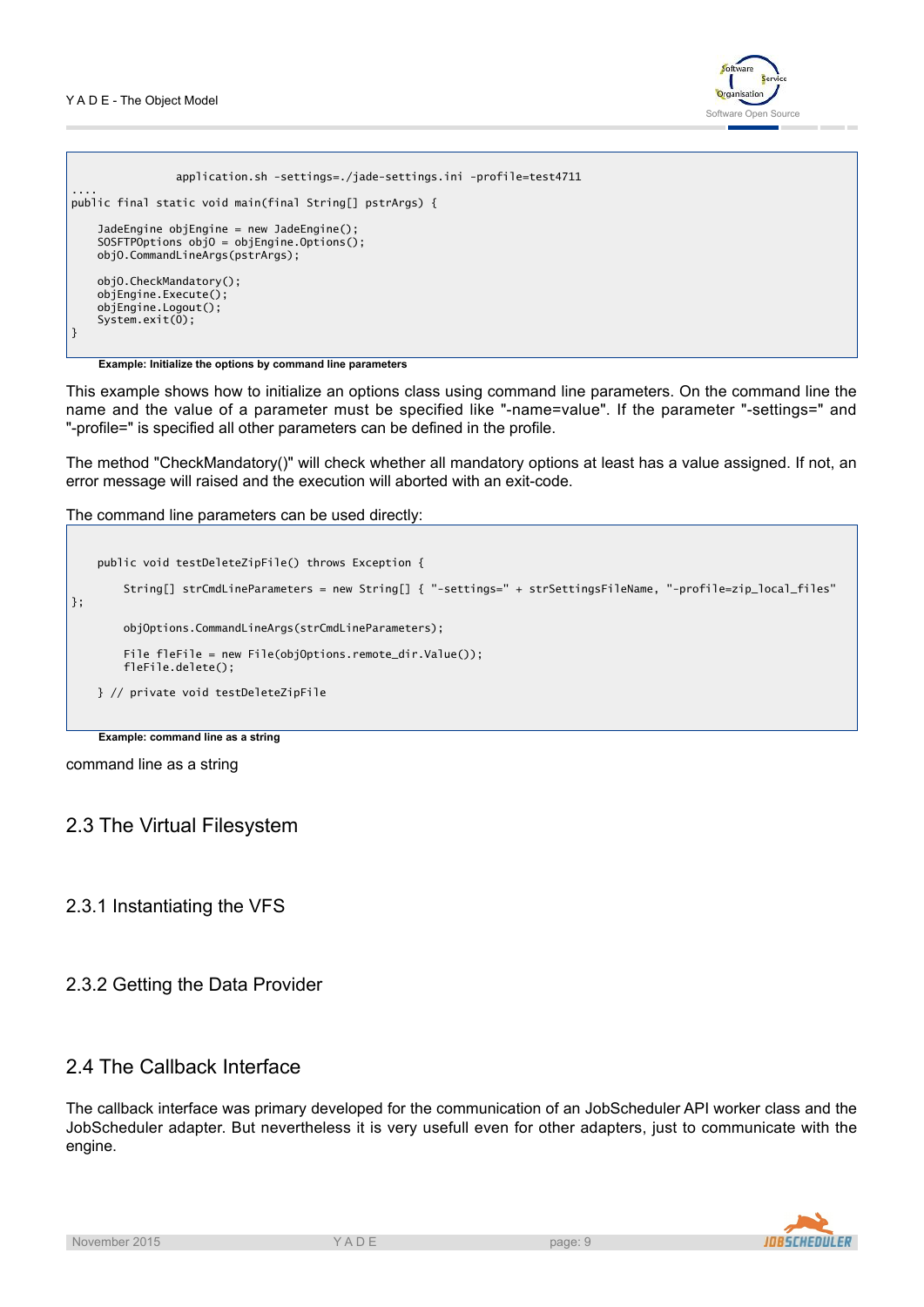

| public interface JSJobUtilities {                                                      |  |
|----------------------------------------------------------------------------------------|--|
|                                                                                        |  |
| public String myReplaceAll(String source, String what, String replacement) ;           |  |
| public String replaceSchedulerVars(boolean isWindows, final String pstrString2Modify); |  |
| public void setJSParam(final String pstrKey, final String pstrValue);                  |  |
| public void setJSParam(final String pstrKey, final StringBuffer pstrValue);            |  |
| public String getCurrentNodeName ();                                                   |  |
| public void setJSJobUtilites (JSJobUtilities pobiJSJobUtilities);                      |  |
| public void setStateText(final String pstrStateText);                                  |  |
|                                                                                        |  |
|                                                                                        |  |

**Example: The callback interface**

This interface is used to establish a communication between the YADE engine and the calling application. For example, via "setStateText" the engine is ongoing reporting the status of a transfer. Via the JobScheduler adapter the state of a job, during the job is running, is updated using this way.

The method "getCurrentNodeName" is used by the JobScheduler during execution of a job chain to indicate which step (state) of the chain is actually running.

## 2.5 The Adapter Classes

## 2.5.1 Command line

2.5.2 JobScheduler

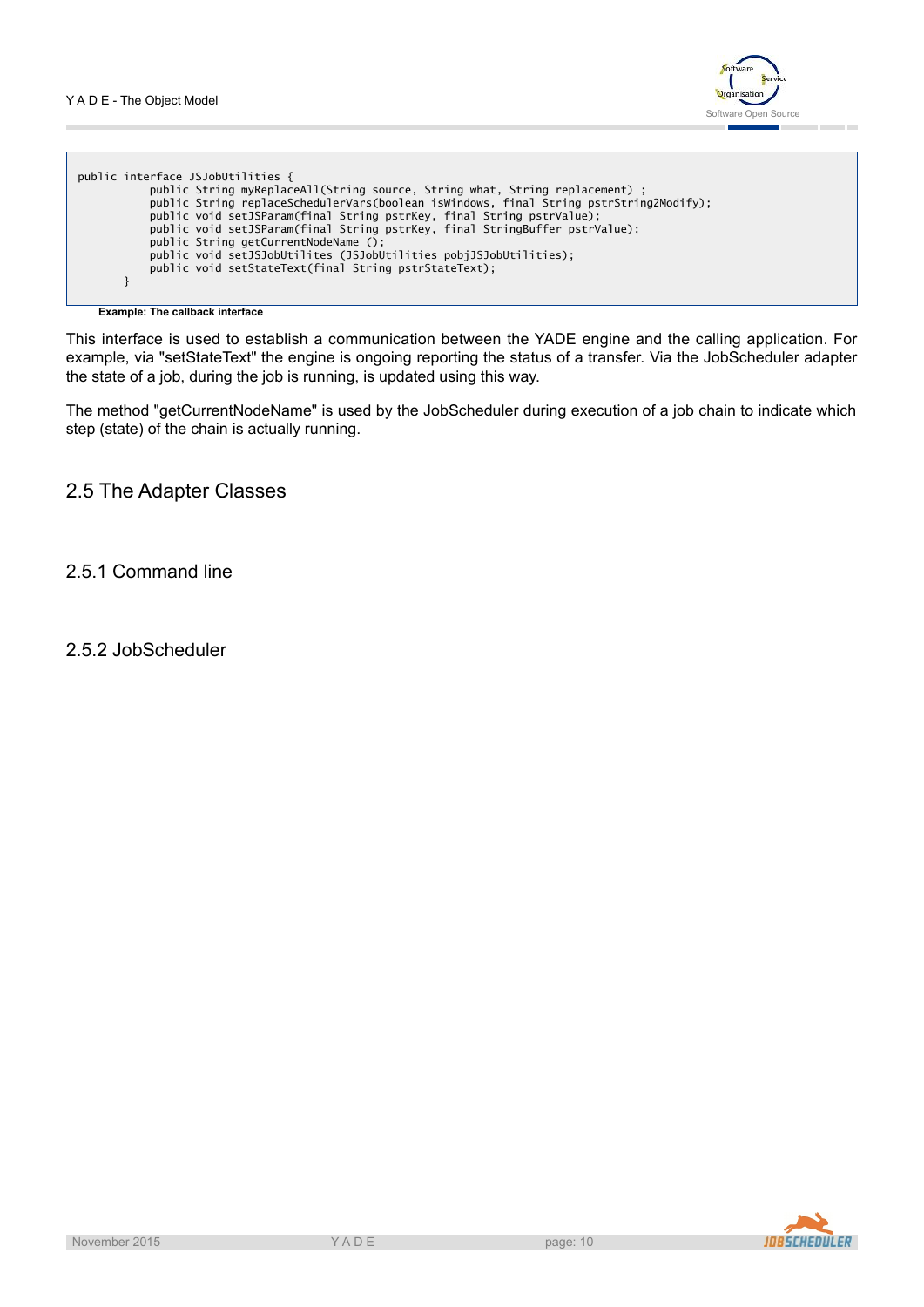

## **3 Examples**

- 3.1 Simple Transfer
- 3.1.1 Instantiating the Engine
- 3.1.2 Defining the Parameter
- 3.1.3 Starting the Transfer
- 3.2 Sending
- <span id="page-10-0"></span>3.3 Receiving
- 3.4 Site to Site Transfer

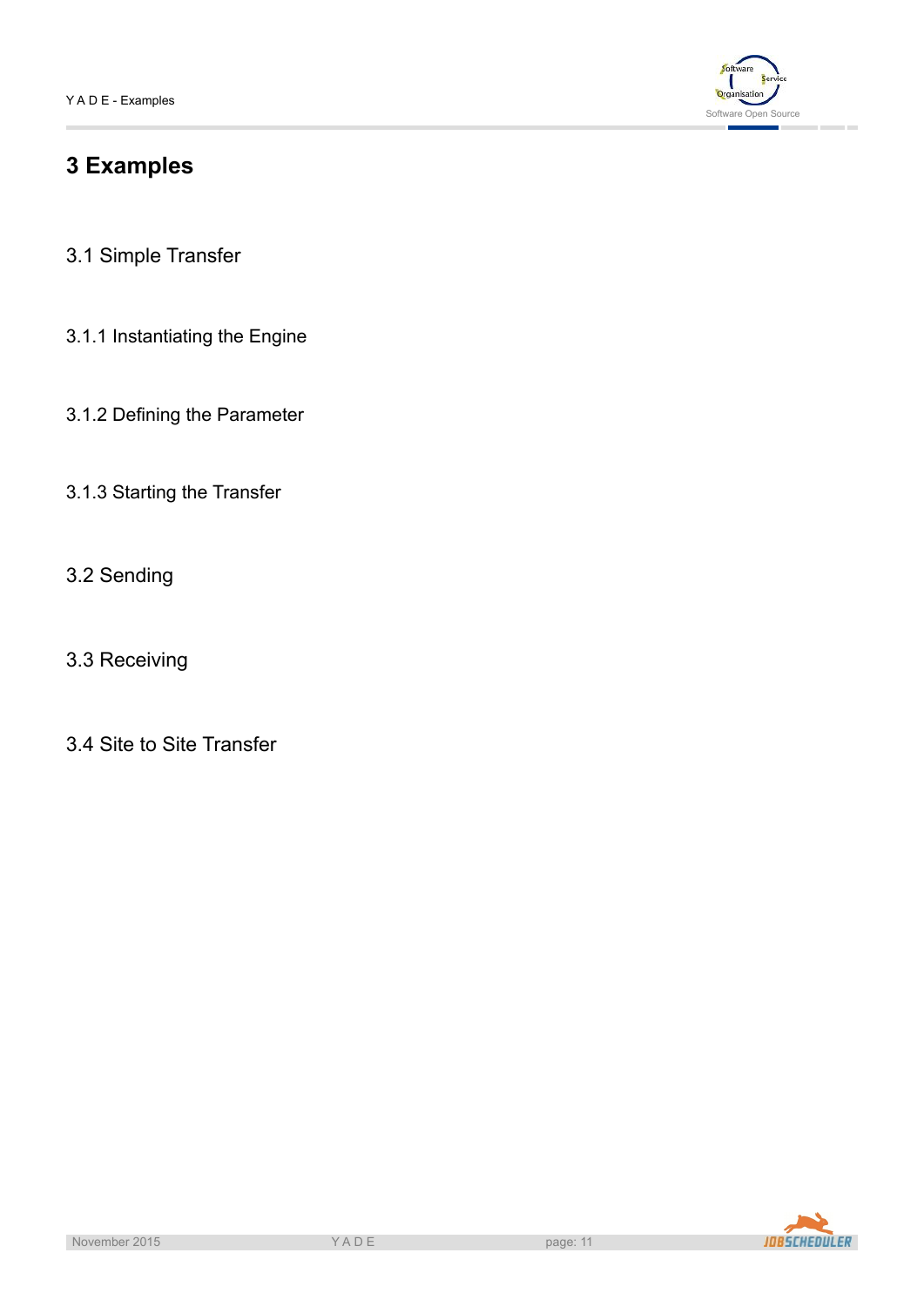

## **4 More Examples**

4.1 JUnit Tests

4.2 Source Code

## 4.2.1 YADE Engine

The source code and the doxygen based documentation can be found [here](http://www.sos-berlin.com/doc/doxygen-docs/SOSDataExchange/html/index.html) here. The source code and the doxygen based documentation for the JUnit test can be found [here](http://www.sos-berlin.com/doc/doxygen-docs/SOSDataExchange.junit/html/index.html) here.

## 4.2.2 The VFS

The source code and the doxygen based documentation can be found here [here.](http://www.sos-berlin.com/doc/doxygen-docs/SOSVirtualFileSystem/html/index.html) The source code and the doxygen based documentation for the JUnit test can be found [here](http://www.sos-berlin.com/doc/doxygen-docs/SOSVirtualFileSystem.junit/html/index.html) here.

## 4.2.3 JITL Jobs

The source code and the doxygen based documentation can be found here [SOSScheduler](http://www.sos-berlin.com/doc/doxygen-docs/SOSScheduler/html/index.html). The source code and the doxygen based documentation for the JUnit test can be found [here](http://www.sos-berlin.com/doc/doxygen-docs/SOSScheduler.junit/html/index.html) here.

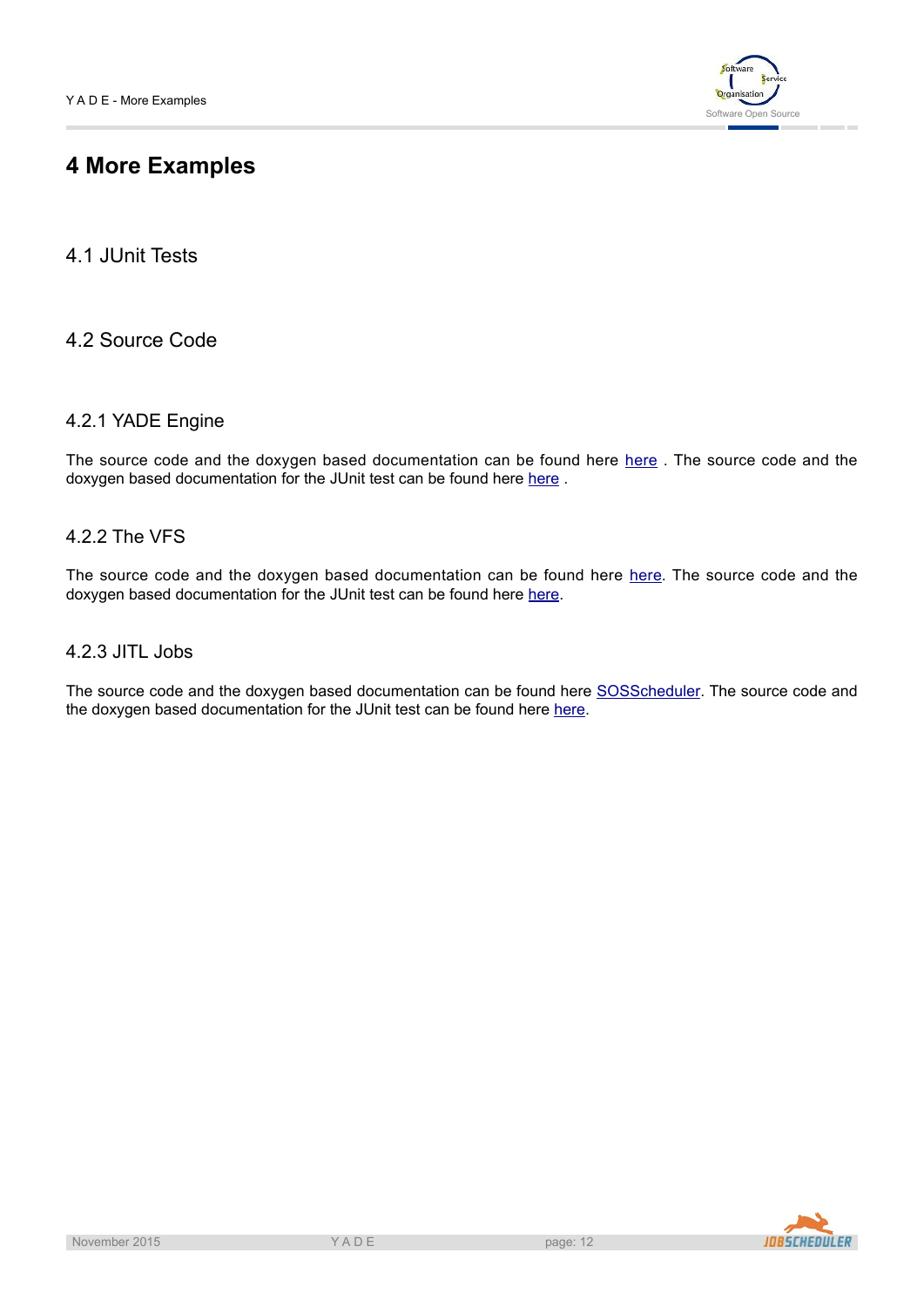

## **5 YADE API Installation**

The setup for the client and/or the JobScheduler setup is sufficient for to use the YADE API. No further installation steps are need.

YADE requires the jars listed below during runtime.